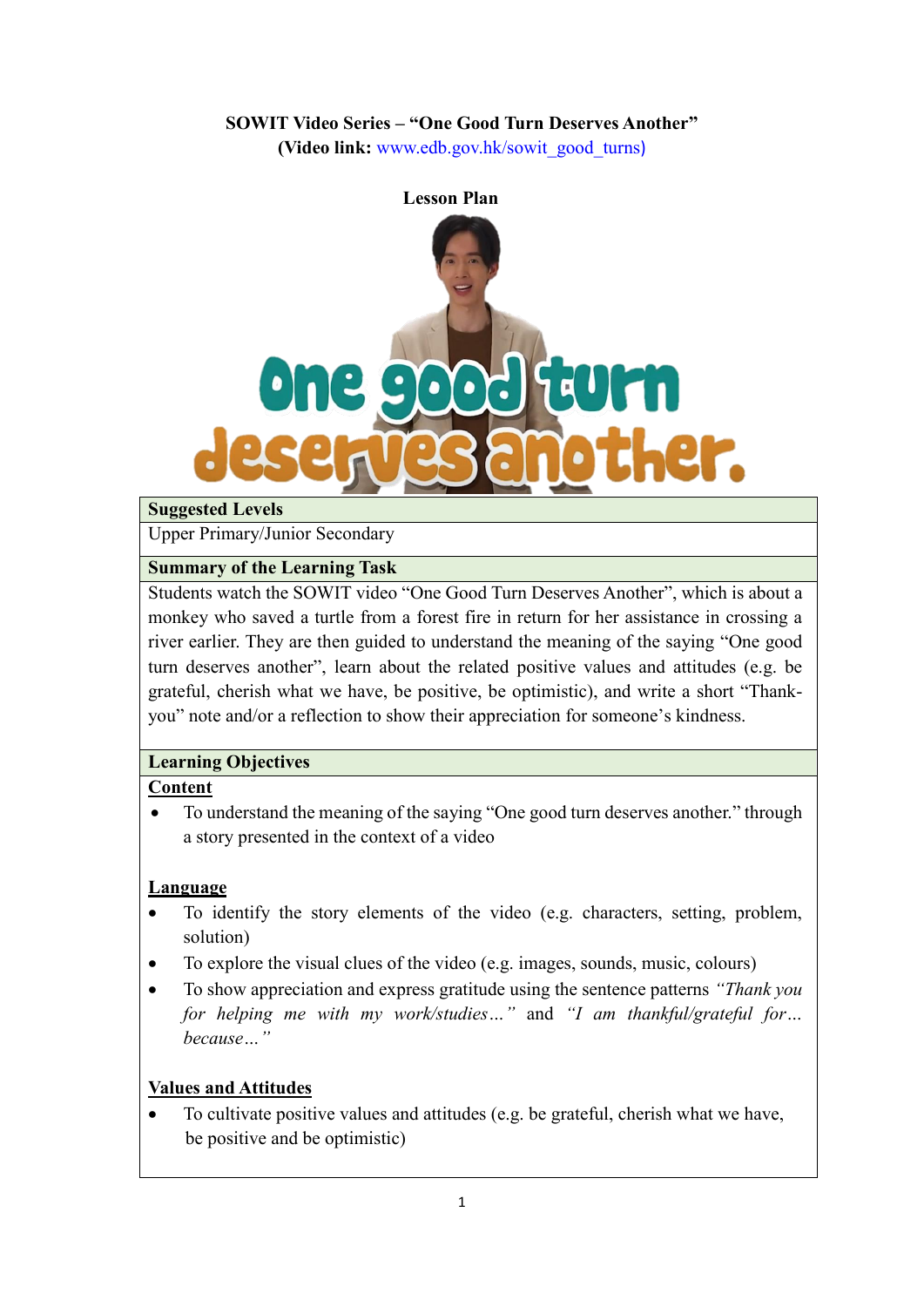#### **Sharing Learning Intentions**

1. Introduce the objectives of the learning activities

### **Pre-viewing**

### **Part A: Making Predictions about the Theme of the Video**

- 1. Refer students to *Activity Sheet: Part A*.
- 2. Draw students' attention to the following two pictures:

(Picture A) (Picture B)





- Guide students to make predictions about the theme of the video by drawing their attention to the visual clues captured in the pictures (e.g. a teardrop, a hand got trapped, a man helped the gorilla, a heart, a smiling face).
- Discuss with students their observations.

### **Viewing**

### **Part B: Understanding the Story Elements**

- 1. Refer students to *Activity Sheet: Part B*.
- 2. Introduce/Revisit the story elements (i.e. characters, setting, problem, solution) with students before watching the video.
- 3. Have students read the summary of the story to find out the possible key words to be noted while watching the video OR instruct them to note down the key points while watching the video and write the points in complete sentences.
- 4. Play the video "One Good Turn Deserves Another".
- 5. Discuss with students their work.

### **Post-viewing**

### **Part C: Understanding Emotions/Feelings by Exploring the Visual Clues in the Video**

- 1. Refer students to *Activity Sheet: Part C*.
- 2. Play the video "One Good Turn Deserves Another" again.
- 3. Draw students' attention to the use of sounds and music in different situations, which show the emotional change of the characters (e.g. the monkey hummed when he was walking with some fruits in his hands) [Showing how relaxed the monkey might feel]
- 4. Discuss with students their work.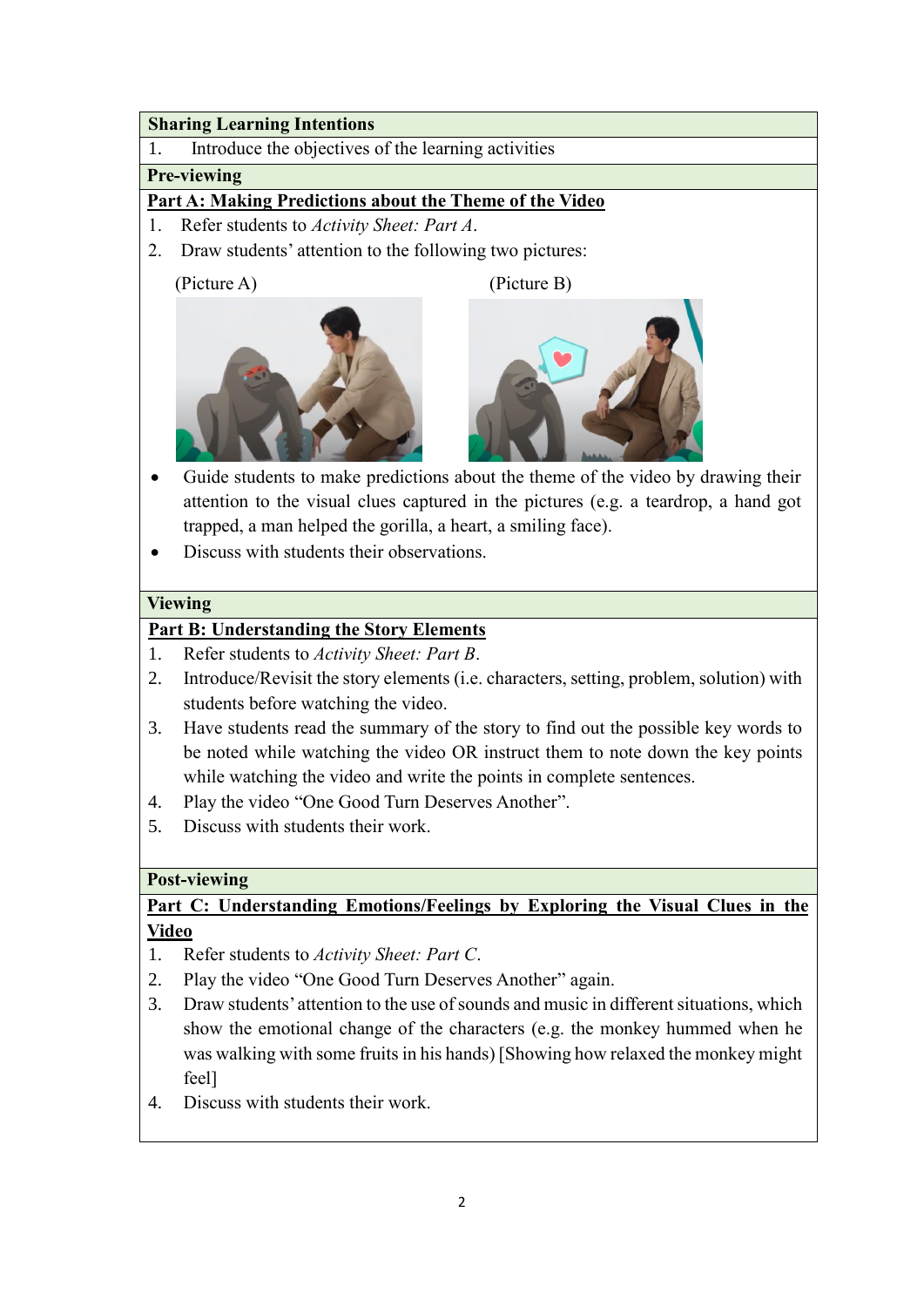### **Part D: Understanding the Saying of Wisdom**

- 1. Refer students to *Activity Sheet: Part D*.
- 2. Revisit the meaning of the saying "One good turn deserves another." with students (i.e. to be grateful for the help or kindness from people, and do them a favour in return).
- 3. Invite students to reflect and share their thoughts with their classmates using the sentence patterns "*Thank you for helping me with my work/studies…"* and *"I am thankful/grateful for… because…*"*.*
- 4. Ask students to think of a person who has helped or been kind to them, and write a short "Thank-you" note and/or a reflection to show their appreciation and express gratitude.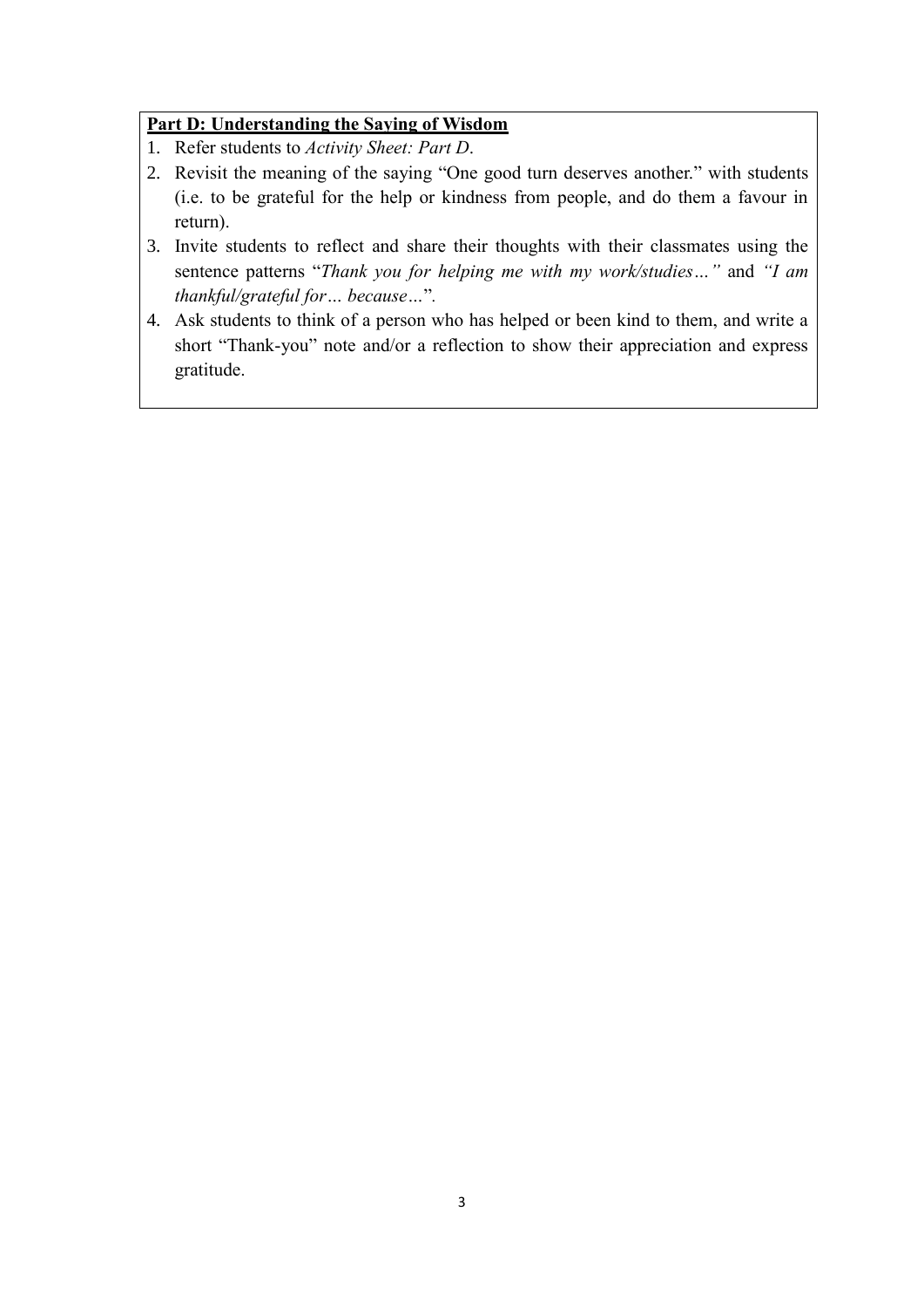## **SOWIT Video Series – "One Good Turn Deserves Another" Activity Sheets**

### **(Pre-viewing)**

### **Part A: Making Predictions about the Theme of the Video**

1. Study the two pictures below. How did the gorilla feel in Picture A and Picture B? How do you know about his feelings? What do you notice from the visual images used in these two pictures? What is the possible message to be conveyed?

### **(Picture A)**







Read the description below and circle the most appropriate words given.

With the **(a) tear/sweat** in the gorilla's eye in Picture A, he looked **(b) pained/excited**. However, in Picture B, he looked **(c) thankful/regretful** as a **(d) diamond/heart** was shown.

The possible message to be conveyed through these two pictures is that we should **(e) be thankful for/forget about** someone's help.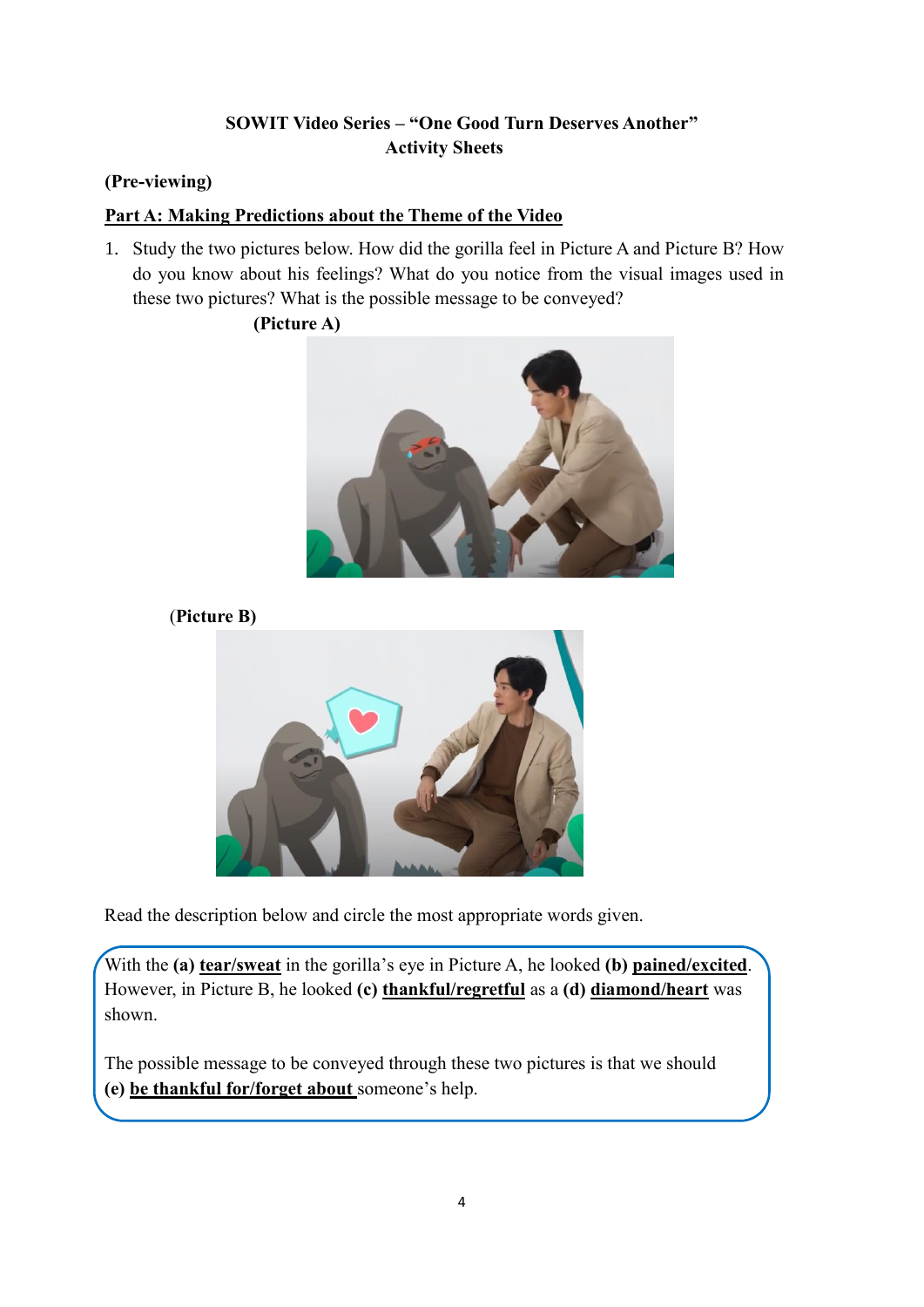# **(Viewing)**

# **Part B: Understanding the Story Elements**

1. Watch the video. Complete the story map with the most appropriate words taken from the video.

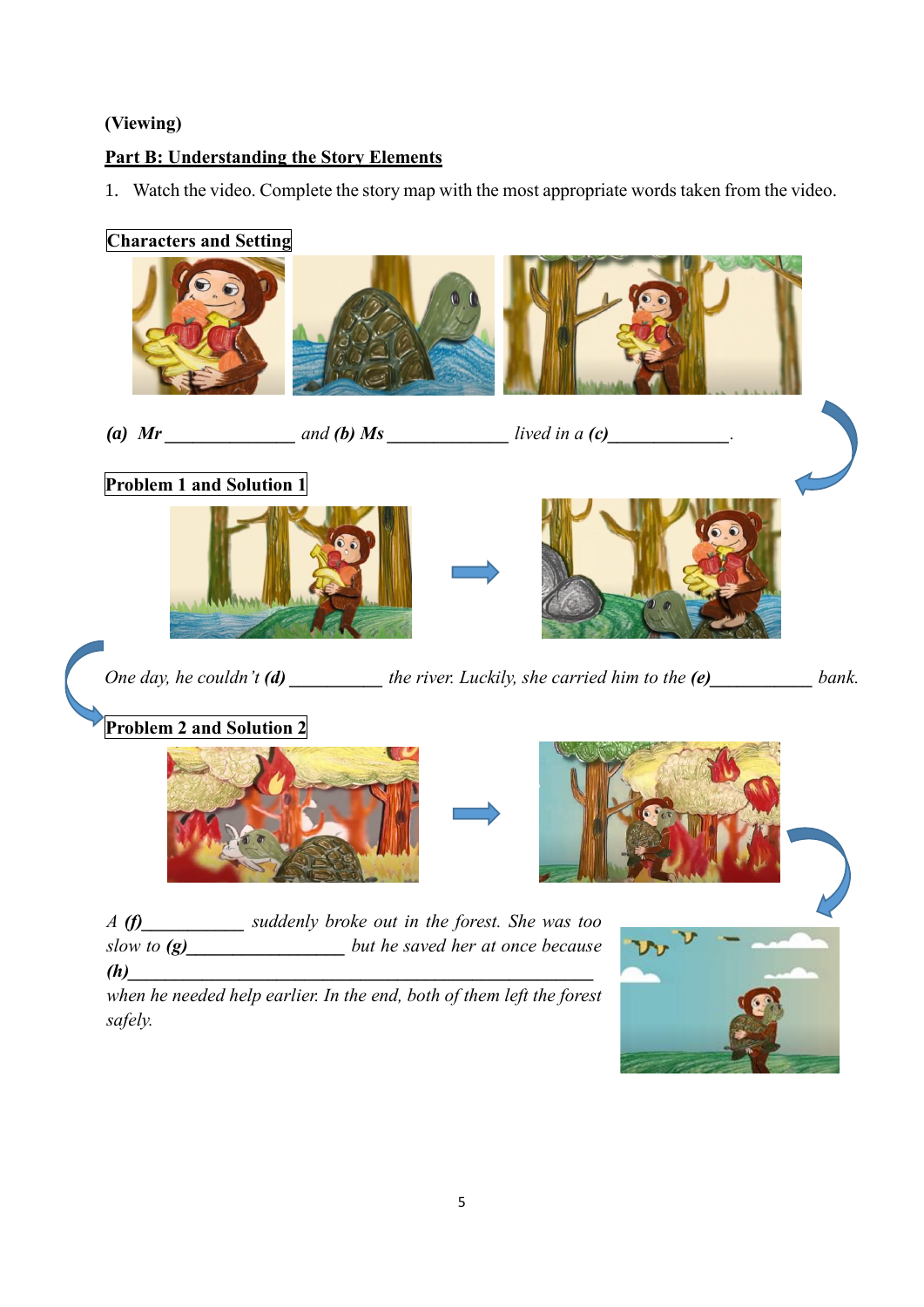2. Watch the video. Complete the story map in complete sentences below.

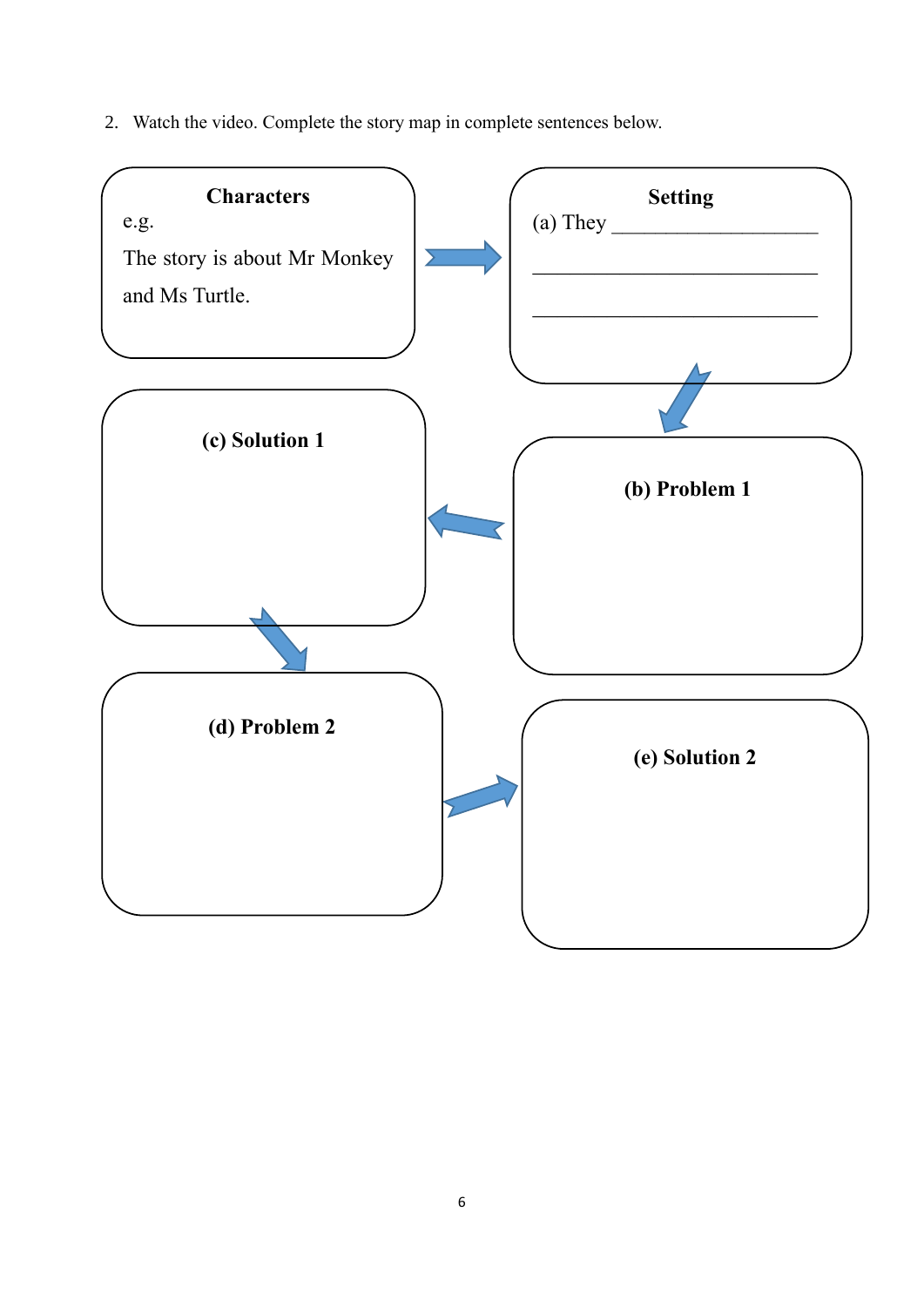### **(Post-viewing)**

### **Part C: Understanding Emotions/Feelings by Exploring the Visual Clues in the Video**

1. Look at the pictures below, which depict several scenes of the SOWIT video "One Good Turn Deserves Another". Then watch the video again carefully. Pay attention to the sounds made by the characters in different situations. What sounds did they make? What do these sounds mean? Circle the most appropriate words provided.

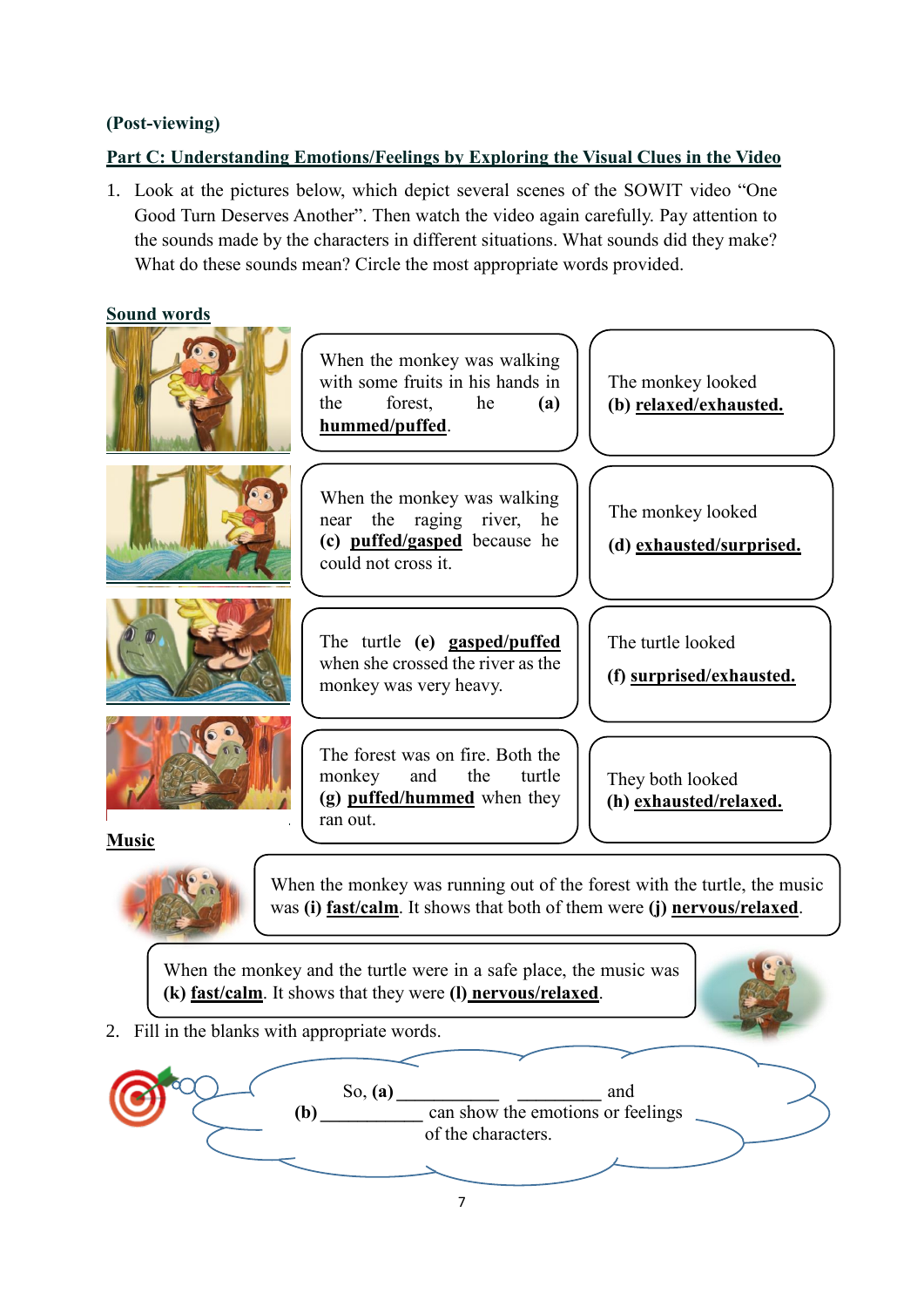#### **Part D: Understanding the Saying of Wisdom**

- 1. What is the message conveyed by the story?
- 2. What is the message of the saying "One good turn deserves another"? Blacken the most appropriate description.

 $\mathcal{L}_\text{max}$  , and the contribution of the contribution of the contribution of the contribution of the contribution of the contribution of the contribution of the contribution of the contribution of the contribution of t

 $\mathcal{L}_\text{max}$  , and the contribution of the contribution of the contribution of the contribution of the contribution of the contribution of the contribution of the contribution of the contribution of the contribution of t

- (a) We should take it for granted that people ought to be kind or help us when  $\left(\begin{array}{c} \end{array}\right)$ we are in trouble.
	- (b) We should thank people who are kind or have helped us before by doing a favour to them in return.
- (c) We should only thank those people who are kind or have helped us before by giving them a hand once.
- (d) We should be kind or help people because they will do us a favour in return in the future.
- 3. Do you have family members or friends who are kind or always help you when you are in trouble? Take action and express your gratitude now! Write a short "Thank-you" note, and show your appreciation by using the sentence pattern "*Thank you for helping me with my work/studies…/I am thankful/grateful for… because…"*.

| Love,   |  |
|---------|--|
| $\bf 8$ |  |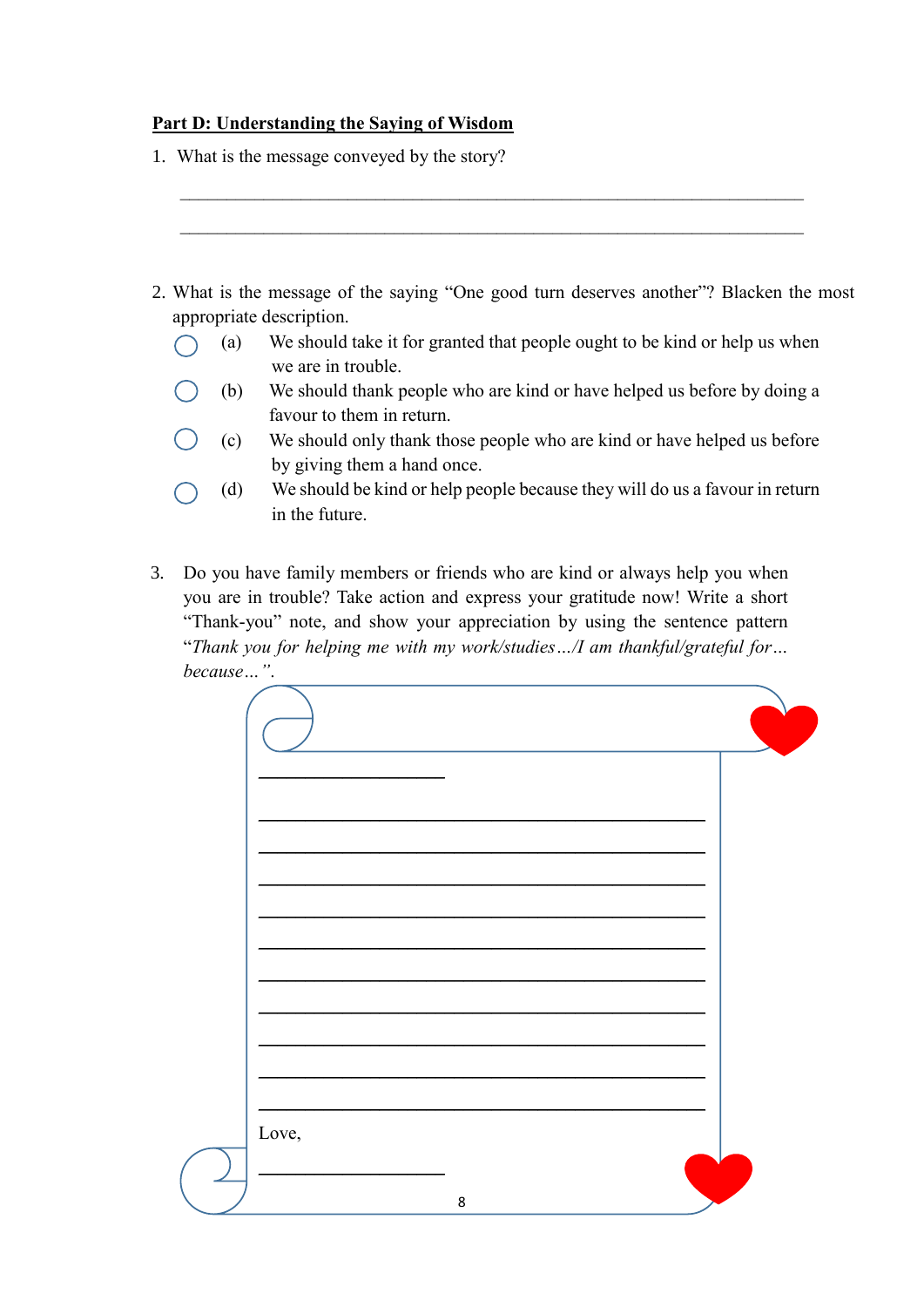4. In the story, the monkey was able to do a good turn to the turtle by saving her in the forest fire. Someone may have helped you when you encountered difficulties. Did you do him/her a favour in return, or have the chance to do so? In about 150 words, share your personal experience and write a reflection on your personal experience about the saying "One good turn deserves another". You may include the following details in your work.

| What was the problem you<br>encountered?  | Did you do him/her a favour in return?<br>Why?<br>(I am thankful/grateful for  because ) |  |  |  |
|-------------------------------------------|------------------------------------------------------------------------------------------|--|--|--|
|                                           |                                                                                          |  |  |  |
|                                           |                                                                                          |  |  |  |
|                                           |                                                                                          |  |  |  |
|                                           |                                                                                          |  |  |  |
|                                           |                                                                                          |  |  |  |
|                                           |                                                                                          |  |  |  |
|                                           |                                                                                          |  |  |  |
|                                           |                                                                                          |  |  |  |
| What have you learnt from the experience? |                                                                                          |  |  |  |
|                                           |                                                                                          |  |  |  |